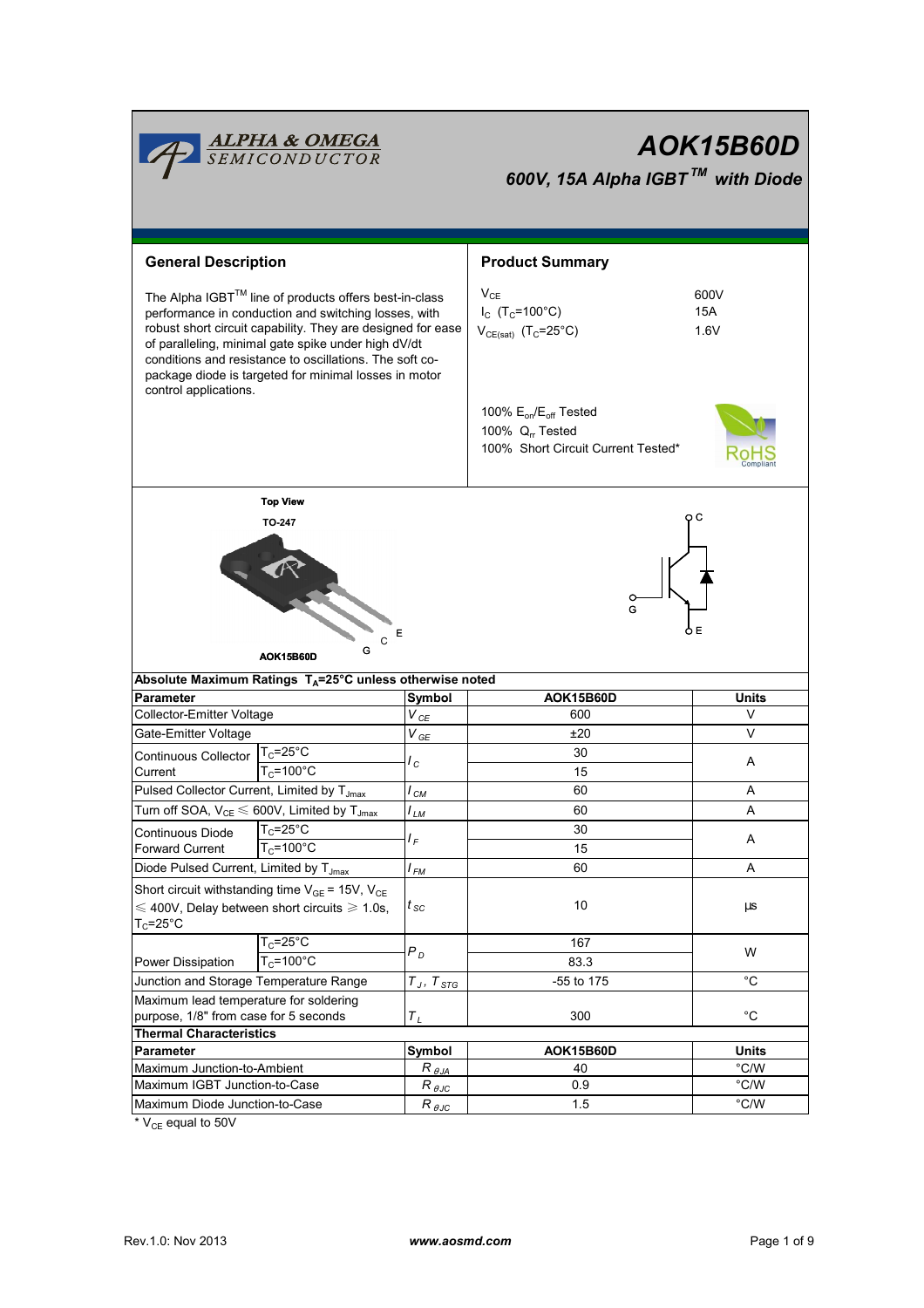

#### **Electrical Characteristics (TJ=25°C unless otherwise noted)**

| Symbol                                                                                                    | <b>Parameter</b>                                                                                        | <b>Conditions</b>                                                          |                          |                              | <b>Typ</b>                   | Max                          | <b>Units</b>    |  |  |  |  |  |
|-----------------------------------------------------------------------------------------------------------|---------------------------------------------------------------------------------------------------------|----------------------------------------------------------------------------|--------------------------|------------------------------|------------------------------|------------------------------|-----------------|--|--|--|--|--|
| <b>STATIC PARAMETERS</b>                                                                                  |                                                                                                         |                                                                            |                          |                              |                              |                              |                 |  |  |  |  |  |
| $BV_{CES}$                                                                                                | Collector-Emitter Breakdown Voltage                                                                     | $I_C = 250 \mu A$ , $V_{GE} = 0V$ , T <sub>J</sub> =25°C                   |                          | 600                          |                              | $\overline{a}$               | V               |  |  |  |  |  |
| $V_{CE(sat)}$                                                                                             | <b>Collector-Emitter Saturation Voltage</b>                                                             |                                                                            | $T_{\rm J}$ =25°C        | $\overline{\phantom{a}}$     | 1.6                          | 1.8                          | V               |  |  |  |  |  |
|                                                                                                           |                                                                                                         | $V_{GE}$ =15V, I <sub>C</sub> =15A                                         | $T_i = 125^{\circ}C$     |                              | 1.85                         |                              |                 |  |  |  |  |  |
|                                                                                                           |                                                                                                         |                                                                            | $T_i = 175^{\circ}C$     |                              | 1.99                         |                              |                 |  |  |  |  |  |
| $V_F$                                                                                                     | Diode Forward Voltage                                                                                   | $V_{GE}$ =0V, I <sub>C</sub> =15A                                          | $T_{\rm J}$ =25°C        |                              | 1.43                         | 1.72                         | V               |  |  |  |  |  |
|                                                                                                           |                                                                                                         |                                                                            | $T_J = 125$ °C           |                              | 1.39                         |                              |                 |  |  |  |  |  |
|                                                                                                           |                                                                                                         |                                                                            | $T_i = 175^{\circ}$ C    |                              | 1.32                         | $\overline{a}$               |                 |  |  |  |  |  |
| $V_{GE(th)}$                                                                                              | Gate-Emitter Threshold Voltage                                                                          | $V_{CE} = V_{GE}$ , I <sub>C</sub> =250µA                                  |                          |                              | 5.6                          |                              | V               |  |  |  |  |  |
| $I_{\text{CES}}$                                                                                          | Zero Gate Voltage Collector Current                                                                     | $V_{CE}$ =600V, $V_{GE}$ =0V                                               | $T_{\rm J}$ =25°C        |                              |                              | 10                           | μA              |  |  |  |  |  |
|                                                                                                           |                                                                                                         |                                                                            | $T_J = 125$ °C           | $\overline{\phantom{0}}$     |                              | 300                          |                 |  |  |  |  |  |
|                                                                                                           |                                                                                                         |                                                                            | $T_i = 175^{\circ}$ C    | $\overline{\phantom{a}}$     |                              | 3000                         |                 |  |  |  |  |  |
| $I_{\text{GES}}$                                                                                          | Gate-Emitter leakage current                                                                            | $V_{CE}$ =0V, $V_{GE}$ =±20V                                               |                          | $\overline{\phantom{a}}$     |                              | ±100                         | nА              |  |  |  |  |  |
| $g_{FS}$                                                                                                  | $V_{CE} = 20V, I_C = 15A$<br>Forward Transconductance                                                   |                                                                            |                          |                              | 7.7                          | $\overline{a}$               | S               |  |  |  |  |  |
|                                                                                                           | <b>DYNAMIC PARAMETERS</b>                                                                               |                                                                            |                          |                              |                              |                              |                 |  |  |  |  |  |
| $C_{\text{ies}}$                                                                                          | Input Capacitance                                                                                       |                                                                            | $\overline{\phantom{a}}$ | 1290                         | $\overline{\phantom{a}}$     | pF                           |                 |  |  |  |  |  |
| $C_{oes}$                                                                                                 | $V_{GE}$ =0V, $V_{CE}$ =25V, f=1MHz<br>Output Capacitance                                               |                                                                            |                          |                              | 97                           | $\overline{\phantom{a}}$     | рF              |  |  |  |  |  |
| $C_{res}$                                                                                                 | Reverse Transfer Capacitance                                                                            |                                                                            |                          | 3.1                          | $\overline{\phantom{0}}$     | рF                           |                 |  |  |  |  |  |
| $Q_g$                                                                                                     | <b>Total Gate Charge</b>                                                                                |                                                                            | $\overline{\phantom{a}}$ | 25.4                         | $\overline{\phantom{a}}$     | nС                           |                 |  |  |  |  |  |
| $Q_{ge}$                                                                                                  | Gate to Emitter Charge                                                                                  | $V_{GE}$ =15V, $V_{CE}$ =480V, I <sub>C</sub> =15A                         |                          | 9.5                          | $\frac{1}{2}$                | nС                           |                 |  |  |  |  |  |
| $Q_{gc}$                                                                                                  | Gate to Collector Charge                                                                                |                                                                            | $\overline{\phantom{a}}$ | 8.3                          | $\overline{\phantom{a}}$     | nС                           |                 |  |  |  |  |  |
|                                                                                                           | Short circuit collector current, Max.                                                                   |                                                                            |                          |                              | 74                           |                              | Α               |  |  |  |  |  |
| $I_{C(SC)}$                                                                                               | 1000 short circuits, Delay between<br>$V_{GE}$ =15V, V <sub>CE</sub> =400V, R <sub>G</sub> =20 $\Omega$ |                                                                            |                          |                              |                              |                              |                 |  |  |  |  |  |
|                                                                                                           | short circuits $\geq 1.0$ s                                                                             |                                                                            |                          |                              |                              |                              |                 |  |  |  |  |  |
| $R_g$                                                                                                     | Gate resistance<br>SWITCHING PARAMETERS, (Load Inductive, TJ=25°C)                                      | $V_{GE}$ =0V, $V_{CE}$ =0V, f=1MHz                                         |                          | 2.4                          |                              | Ω                            |                 |  |  |  |  |  |
|                                                                                                           |                                                                                                         |                                                                            |                          | $\overline{a}$               |                              |                              |                 |  |  |  |  |  |
| $t_{D(0n)}$                                                                                               | Turn-On DelayTime                                                                                       |                                                                            |                          | 23                           | $\overline{a}$               | ns                           |                 |  |  |  |  |  |
| $t_{r}$                                                                                                   | Turn-On Rise Time                                                                                       | $T_J = 25$ °C                                                              |                          | 27                           |                              | ns                           |                 |  |  |  |  |  |
| $t_{D(Off)}$                                                                                              | Turn-Off Delay Time                                                                                     | V <sub>GE</sub> =15V, V <sub>CE</sub> =400V, I <sub>C</sub> =15A,          | $\overline{\phantom{a}}$ | 74                           | $\overline{a}$               | ns                           |                 |  |  |  |  |  |
| $t_f$                                                                                                     | Turn-Off Fall Time                                                                                      | $R_G = 20\Omega$<br>Parasitic Inductance=150nH                             |                          | 8                            |                              | ns                           |                 |  |  |  |  |  |
| $E_{\mathit{on}}$                                                                                         | Turn-On Energy                                                                                          |                                                                            |                          | 0.51                         | $\qquad \qquad -$            | mJ                           |                 |  |  |  |  |  |
| $E_{\mathit{off}}$                                                                                        | Turn-Off Energy                                                                                         |                                                                            | $\overline{\phantom{a}}$ | 0.11                         | $\overline{a}$               | mJ                           |                 |  |  |  |  |  |
| $E_{total}$                                                                                               | <b>Total Switching Energy</b>                                                                           |                                                                            |                          | $\overline{\phantom{a}}$     | 0.62                         | $\qquad \qquad \blacksquare$ | mJ              |  |  |  |  |  |
| $t_{\scriptscriptstyle{rr}}$                                                                              | Diode Reverse Recovery Time                                                                             | T .=25°C                                                                   |                          | 196                          | $\overline{\phantom{a}}$     | ns                           |                 |  |  |  |  |  |
| $Q_{rr}$<br>$\overline{I}$                                                                                | Diode Reverse Recovery Charge                                                                           | $I_F = 15A$ , dl/dt=200A/ $\mu$ s, V <sub>CE</sub> =400V                   |                          |                              | 0.48                         | $\frac{1}{2}$                | $\upmu\text{C}$ |  |  |  |  |  |
| 5.8<br>Diode Peak Reverse Recovery Current<br>Α<br>rm<br>SWITCHING PARAMETERS, (Load Inductive, TJ=175°C) |                                                                                                         |                                                                            |                          |                              |                              |                              |                 |  |  |  |  |  |
|                                                                                                           |                                                                                                         |                                                                            |                          |                              |                              |                              |                 |  |  |  |  |  |
| $t_{D(0n)}$                                                                                               | Turn-On DelayTime                                                                                       | $T_i = 175$ °C<br>$V_{GE}$ =15V, $V_{CE}$ =400V, I <sub>C</sub> =15A,      |                          |                              | 20                           | $\overline{\phantom{0}}$     | ns              |  |  |  |  |  |
| $t_{r}$                                                                                                   | Turn-On Rise Time                                                                                       |                                                                            |                          | $\overline{\phantom{a}}$     | 28                           | $\overline{\phantom{0}}$     | ns              |  |  |  |  |  |
| $t_{D(Off)}$                                                                                              | Turn-Off Delay Time                                                                                     |                                                                            |                          |                              | 95                           |                              | ns              |  |  |  |  |  |
| $t_f$                                                                                                     | Turn-Off Fall Time                                                                                      | $R_G = 20\Omega,$                                                          | $\overline{\phantom{a}}$ | 10                           |                              | ns                           |                 |  |  |  |  |  |
| $E_{on}$                                                                                                  | Turn-On Energy                                                                                          | Parasitic Inductance=150nH                                                 |                          | $\overline{\phantom{a}}$     | 0.69                         | $\overline{\phantom{a}}$     | mJ              |  |  |  |  |  |
| $E_{\text{off}}$                                                                                          | Turn-Off Energy                                                                                         |                                                                            | $\overline{\phantom{a}}$ | 0.2                          |                              | mJ                           |                 |  |  |  |  |  |
| $E_{\underline{\text{total}}}$                                                                            | <b>Total Switching Energy</b>                                                                           |                                                                            |                          | $\qquad \qquad \blacksquare$ | 0.89                         | $\qquad \qquad \blacksquare$ | mJ              |  |  |  |  |  |
| $t_{\scriptscriptstyle H}$                                                                                | Diode Reverse Recovery Time                                                                             | $T_i = 175$ °C<br>$I_F = 15A$ , dl/dt=200A/ $\mu$ s, V <sub>CE</sub> =400V |                          |                              | 235                          |                              | ns              |  |  |  |  |  |
| $Q_{rr}$                                                                                                  | Diode Reverse Recovery Charge                                                                           |                                                                            |                          | $\overline{\phantom{a}}$     | 1.1                          |                              | μC              |  |  |  |  |  |
| $\frac{I_{rm}}{I}$                                                                                        | Diode Peak Reverse Recovery Current                                                                     |                                                                            | $\overline{\phantom{a}}$ | 8.5                          | $\qquad \qquad \blacksquare$ | Α                            |                 |  |  |  |  |  |

THIS PRODUCT HAS BEEN DESIGNED AND QUALIFIED FOR THE CONSUMER MARKET. APPLICATIONS OR USES AS CRITICAL COMPONENTS IN LIFE SUPPORT DEVICES OR SYSTEMS ARE NOT AUTHORIZED. AOS DOES NOT ASSUME ANY LIABILITY ARISING OUT OF SUCH APPLICATIONS OR USES OF ITS PRODUCTS. AOS RESERVES THE RIGHT TO IMPROVE PRODUCT DESIGN, FUNCTIONS AND RELIABILITY WITHOUT NOTICE.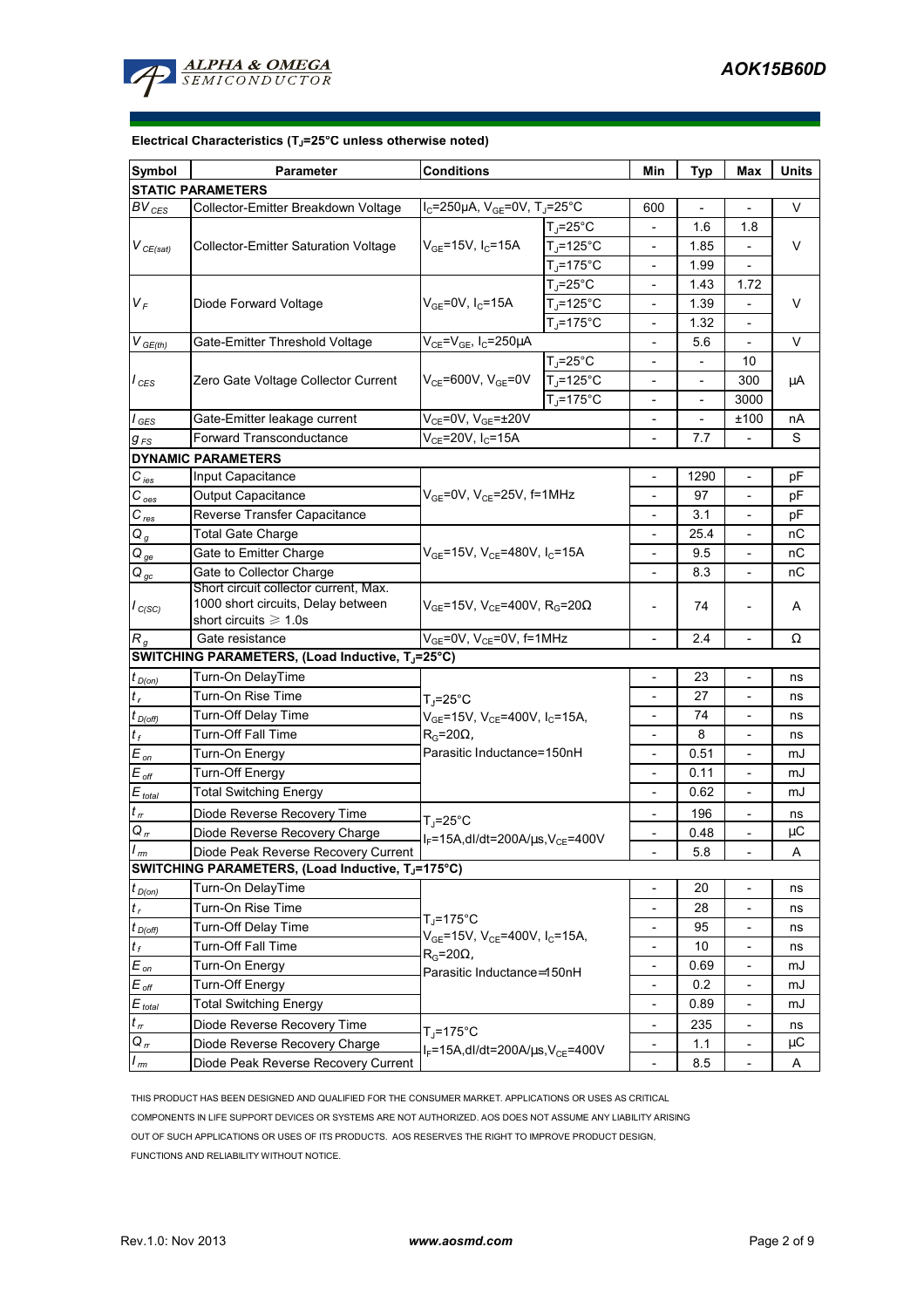

□

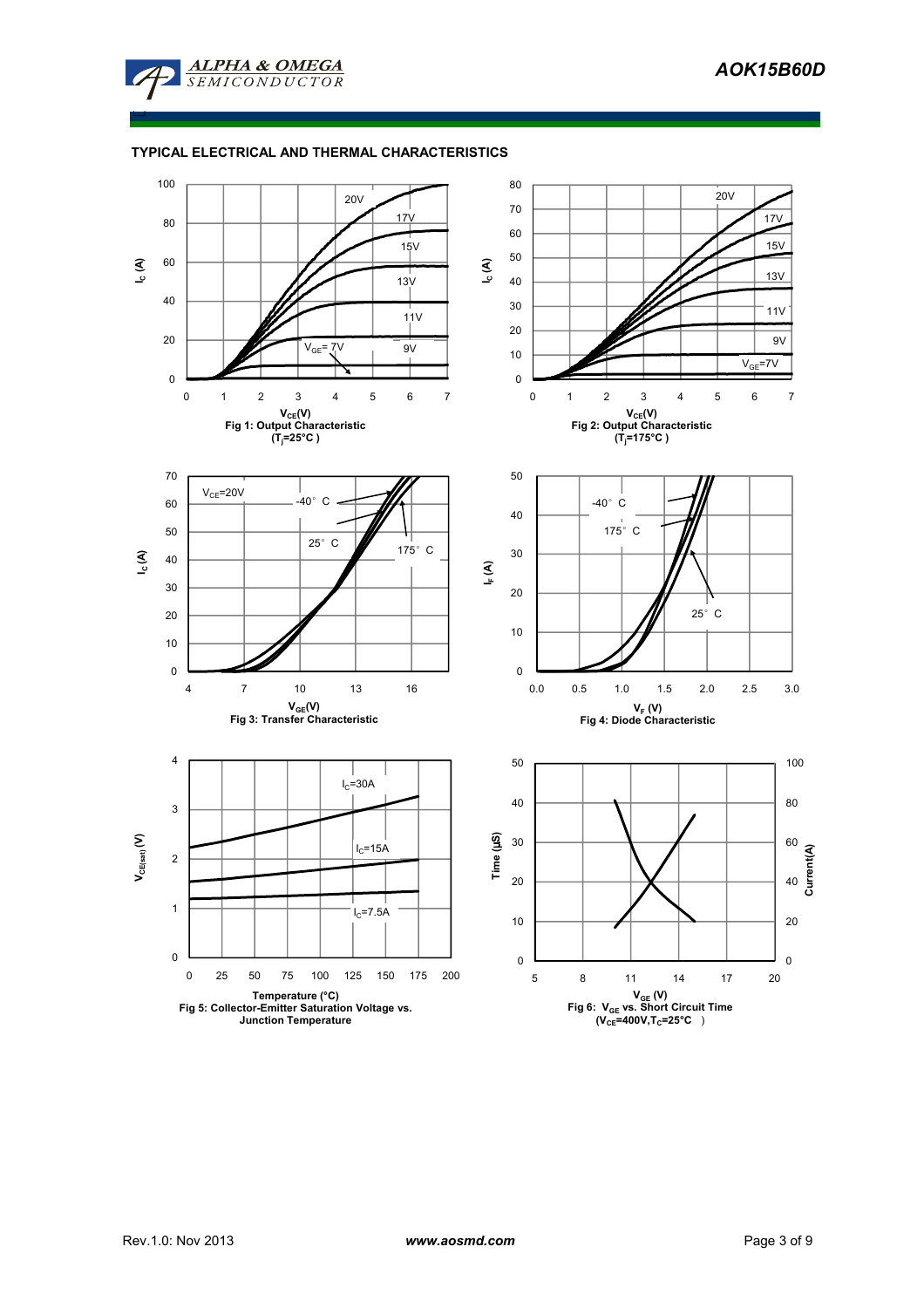

□

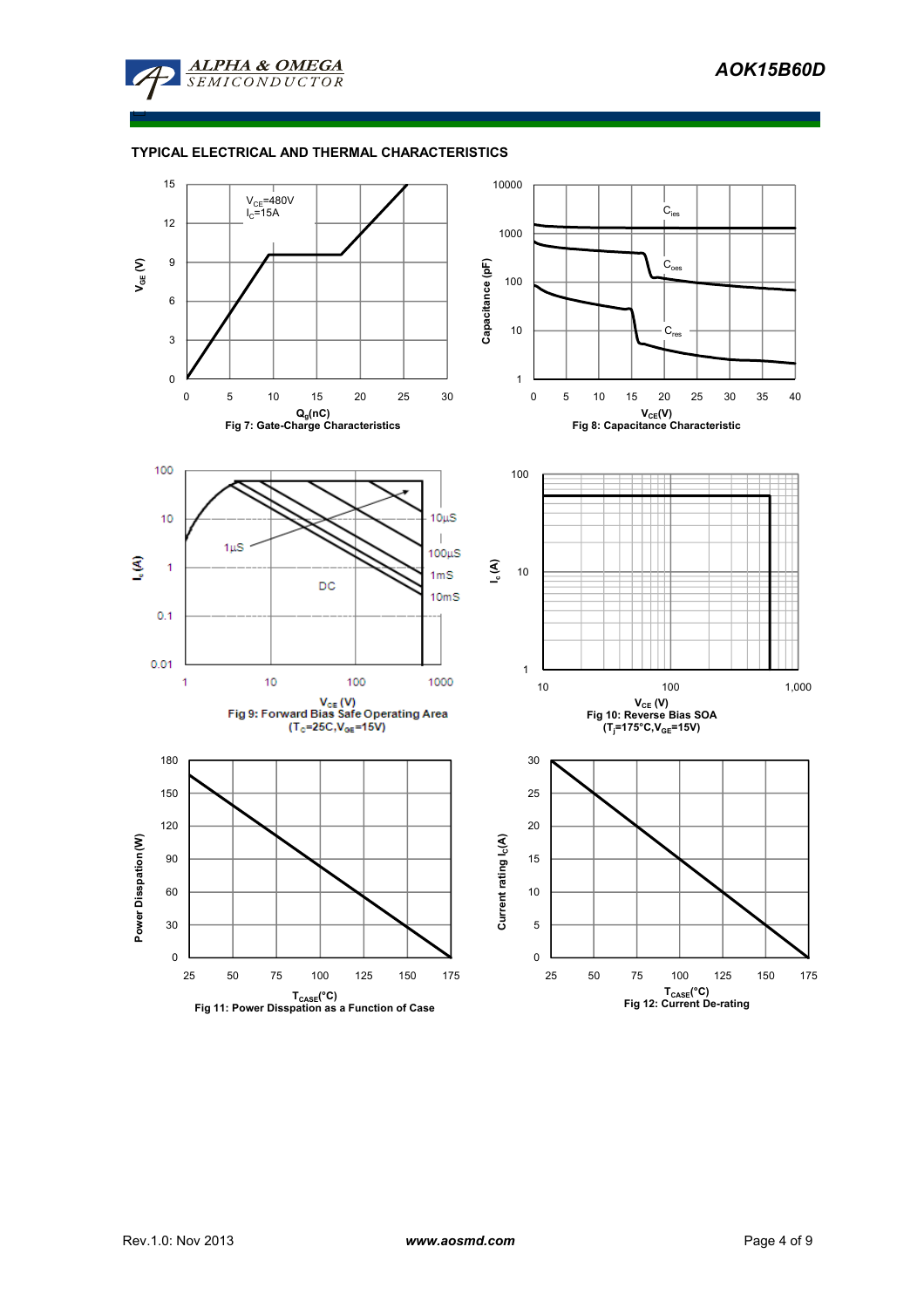

≤

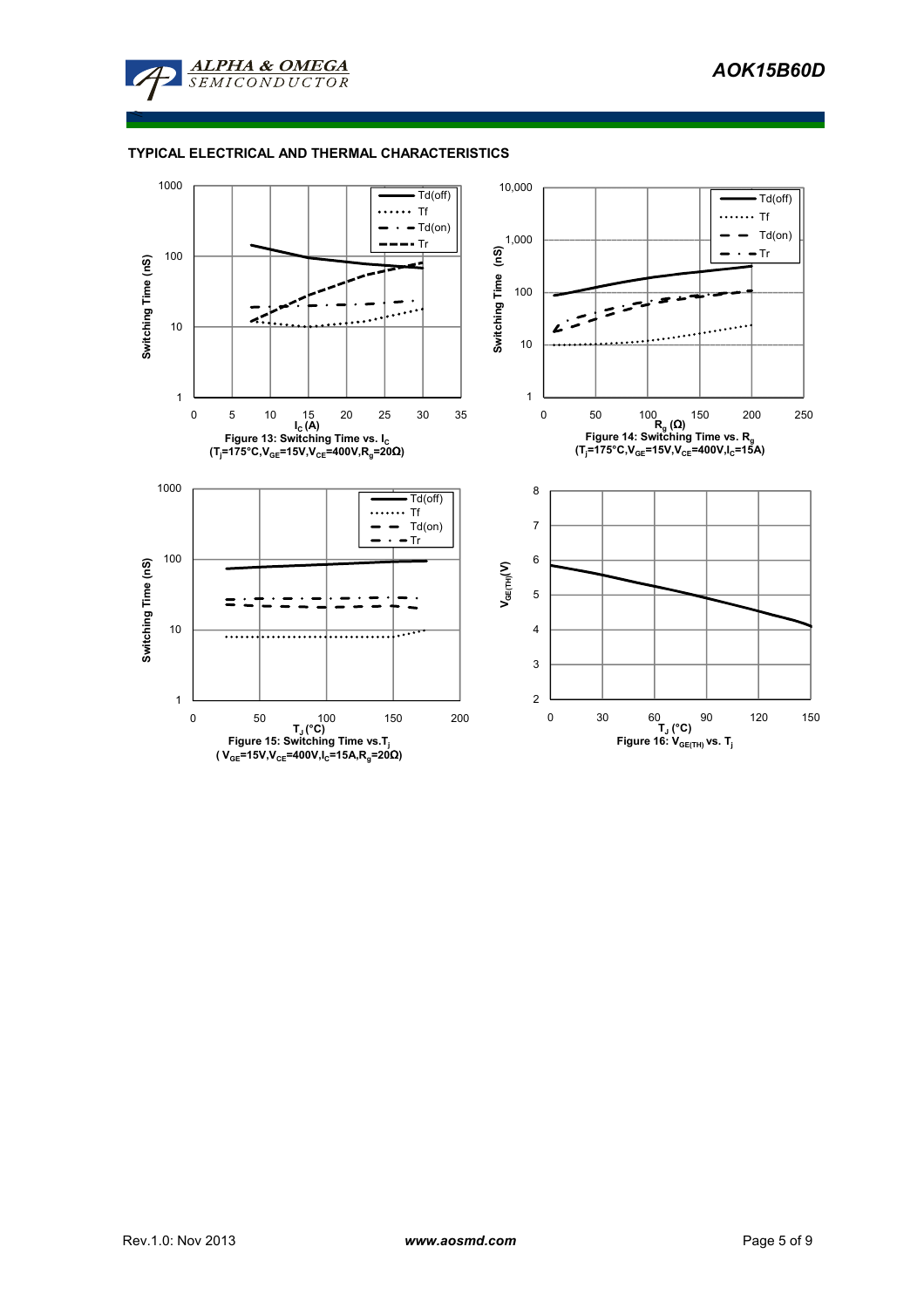

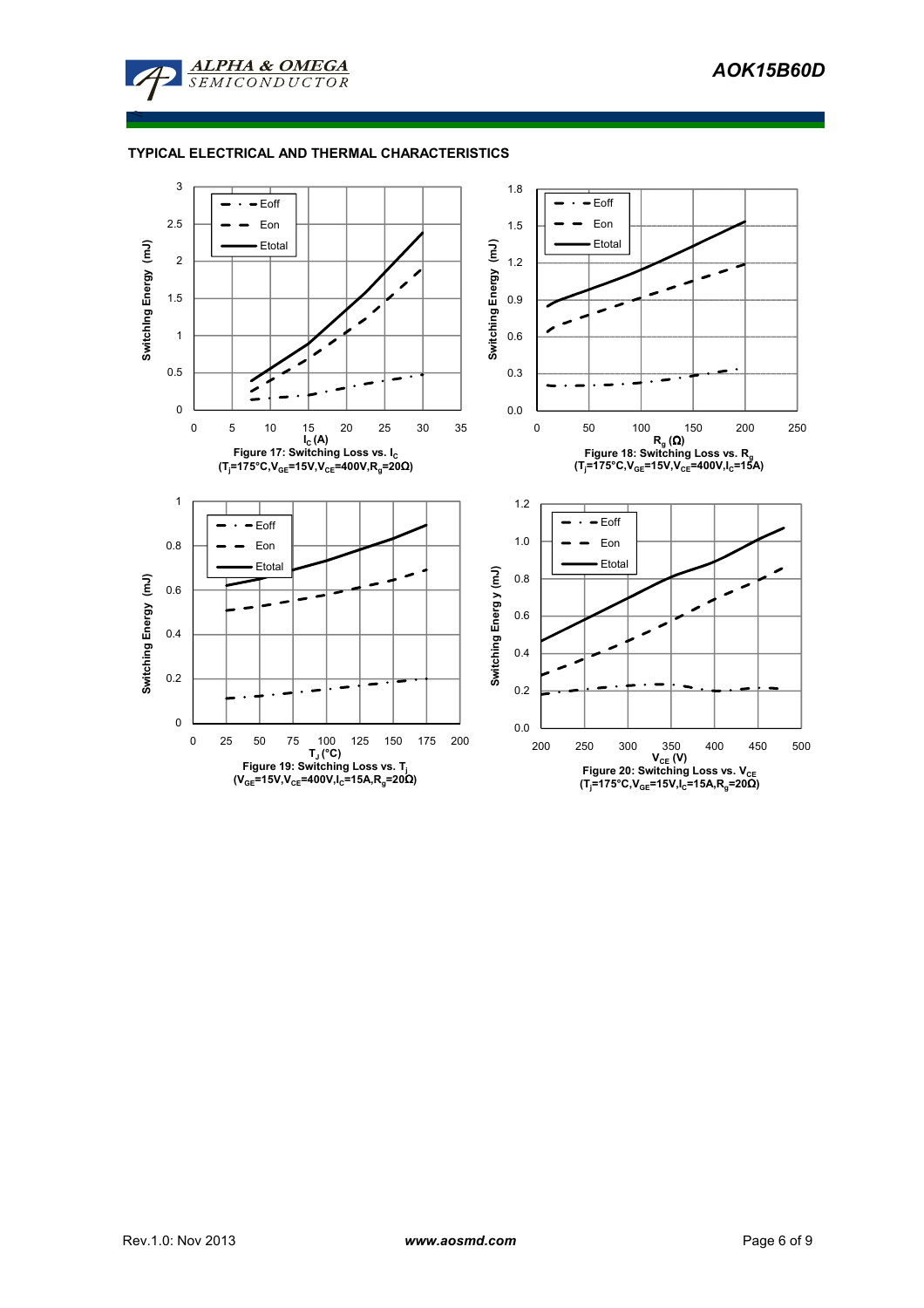

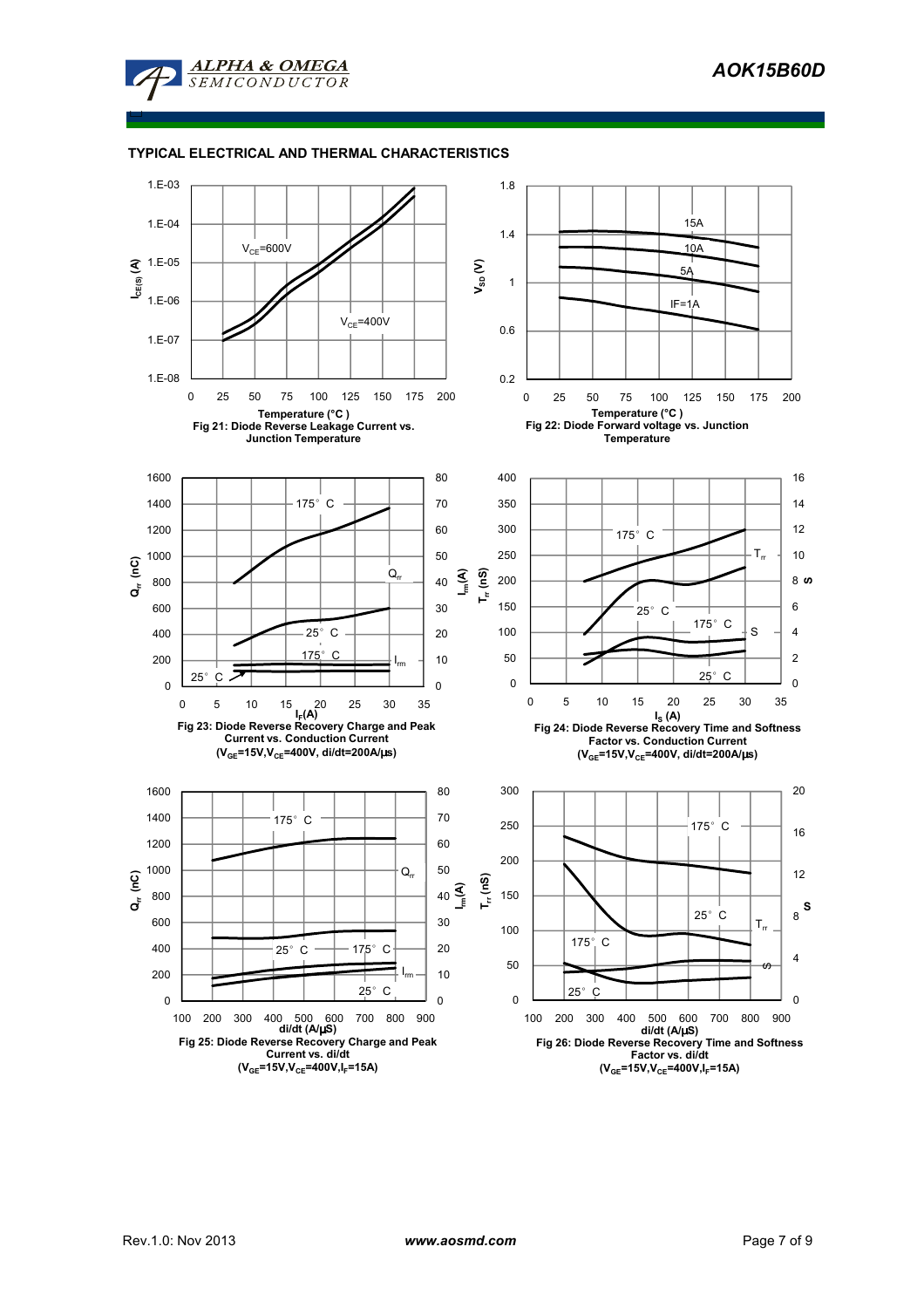

□